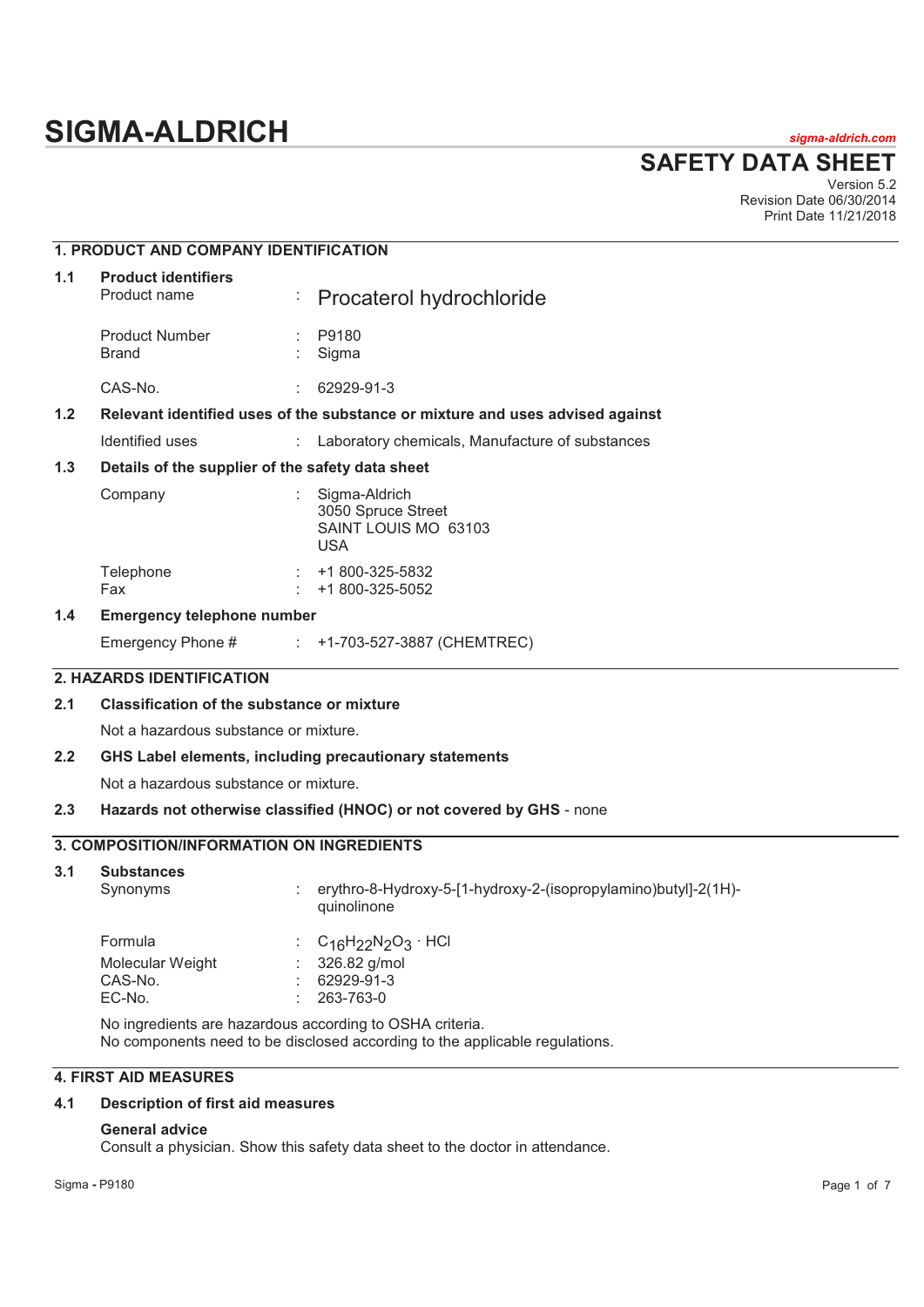## **If inhaled**

If breathed in, move person into fresh air. If not breathing, give artificial respiration. Consult a physician.

## **In case of skin contact**

Wash off with soap and plenty of water. Consult a physician.

## **In case of eye contact**

Flush eyes with water as a precaution.

## **If swallowed**

Never give anything by mouth to an unconscious person. Rinse mouth with water. Consult a physician.

## **4.2 Most important symptoms and effects, both acute and delayed**

- The most important known symptoms and effects are described in the labelling (see section 2.2) and/or in section 11
- **4.3 Indication of any immediate medical attention and special treatment needed**  no data available

## **5. FIREFIGHTING MEASURES**

## **5.1 Extinguishing media**

## **Suitable extinguishing media**

Use water spray, alcohol-resistant foam, dry chemical or carbon dioxide.

**5.2 Special hazards arising from the substance or mixture**  Carbon oxides, nitrogen oxides (NOx), Hydrogen chloride gas

## **5.3 Advice for firefighters**

Wear self contained breathing apparatus for fire fighting if necessary.

## **5.4 Further information**

no data available

## **6. ACCIDENTAL RELEASE MEASURES**

## **6.1 Personal precautions, protective equipment and emergency procedures**  Use personal protective equipment. Avoid dust formation. Avoid breathing vapours, mist or gas. Avoid breathing dust.

For personal protection see section 8.

- **6.2 Environmental precautions**  Do not let product enter drains.
- **6.3 Methods and materials for containment and cleaning up**  Pick up and arrange disposal without creating dust. Sweep up and shovel. Keep in suitable, closed containers for disposal.
- **6.4 Reference to other sections**  For disposal see section 13.

## **7. HANDLING AND STORAGE**

- **7.1 Precautions for safe handling**  Avoid formation of dust and aerosols. Provide appropriate exhaust ventilation at places where dust is formed. For precautions see section 2.2.
- **7.2 Conditions for safe storage, including any incompatibilities**  Keep container tightly closed in a dry and well-ventilated place.

Recommended storage temperature: 2 - 8 °C

## **7.3 Specific end use(s)**

Apart from the uses mentioned in section 1.2 no other specific uses are stipulated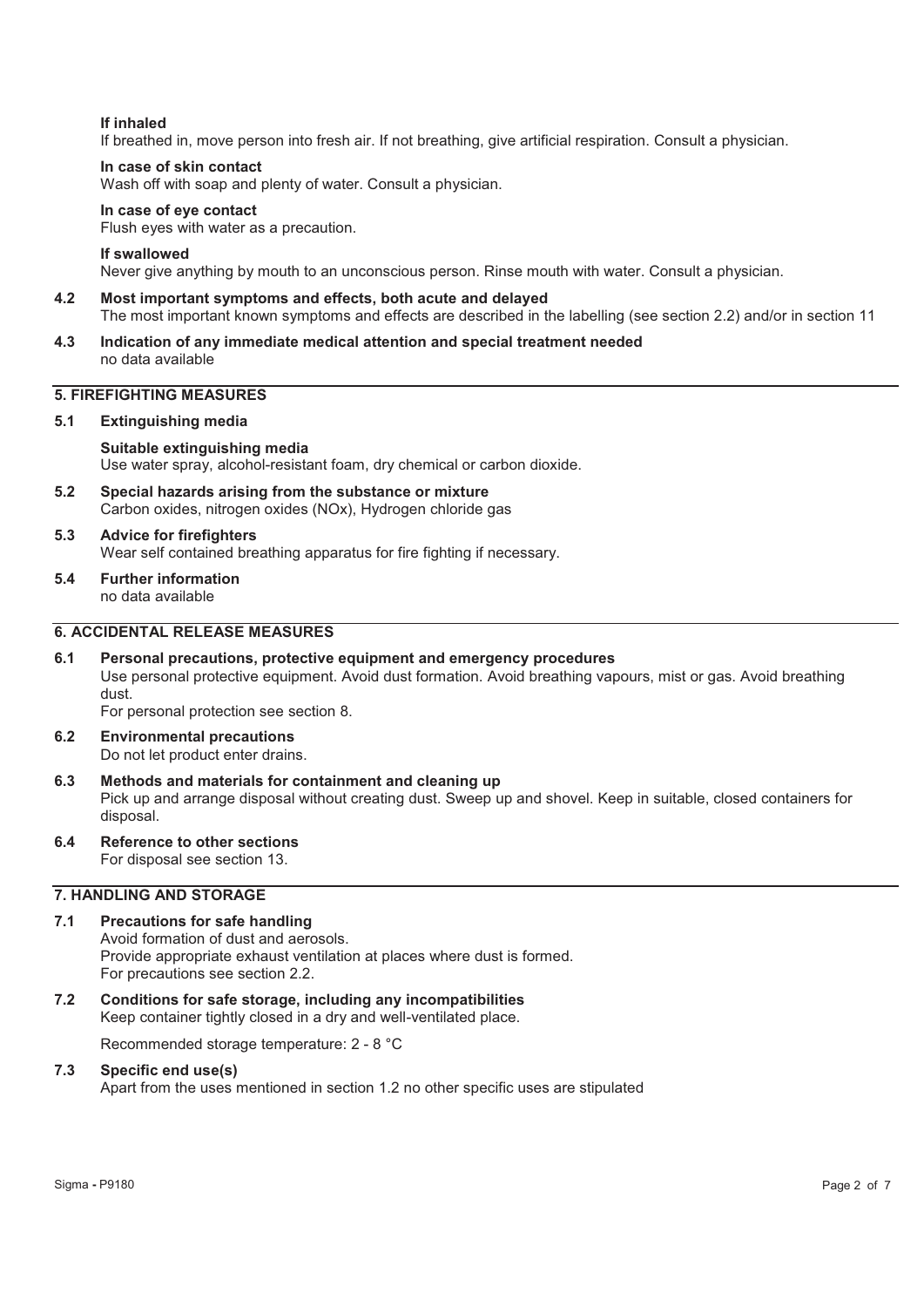## **8. EXPOSURE CONTROLS/PERSONAL PROTECTION**

## **8.1 Control parameters**

## **Components with workplace control parameters**

Contains no substances with occupational exposure limit values.

## **8.2 Exposure controls**

## **Appropriate engineering controls**

Handle in accordance with good industrial hygiene and safety practice. Wash hands before breaks and at the end of workday.

## **Personal protective equipment**

#### **Eye/face protection**

Use equipment for eye protection tested and approved under appropriate government standards such as NIOSH (US) or EN 166(EU).

## **Skin protection**

Handle with gloves. Gloves must be inspected prior to use. Use proper glove removal technique (without touching glove's outer surface) to avoid skin contact with this product. Dispose of contaminated gloves after use in accordance with applicable laws and good laboratory practices. Wash and dry hands.

## **Body Protection**

Choose body protection in relation to its type, to the concentration and amount of dangerous substances, and to the specific work-place., The type of protective equipment must be selected according to the concentration and amount of the dangerous substance at the specific workplace.

## **Respiratory protection**

Respiratory protection is not required. Where protection from nuisance levels of dusts are desired, use type N95 (US) or type P1 (EN 143) dust masks. Use respirators and components tested and approved under appropriate government standards such as NIOSH (US) or CEN (EU).

## **Control of environmental exposure**

Do not let product enter drains.

#### **9. PHYSICAL AND CHEMICAL PROPERTIES**

#### **9.1 Information on basic physical and chemical properties**

| a)      | Appearance                                         | Form: solid       |
|---------|----------------------------------------------------|-------------------|
| b)      | Odour                                              | no data available |
| c)      | Odour Threshold                                    | no data available |
| d)      | рH                                                 | no data available |
| e)      | Melting point/freezing<br>point                    | no data available |
| f)      | Initial boiling point and<br>boiling range         | no data available |
| g)      | Flash point                                        | no data available |
| h)      | Evapouration rate                                  | no data available |
| i)      | Flammability (solid, gas)                          | no data available |
| j)      | Upper/lower<br>flammability or<br>explosive limits | no data available |
| k)      | Vapour pressure                                    | no data available |
| $\vert$ | Vapour density                                     | no data available |
| m)      | Relative density                                   | no data available |
| n)      | Water solubility                                   | no data available |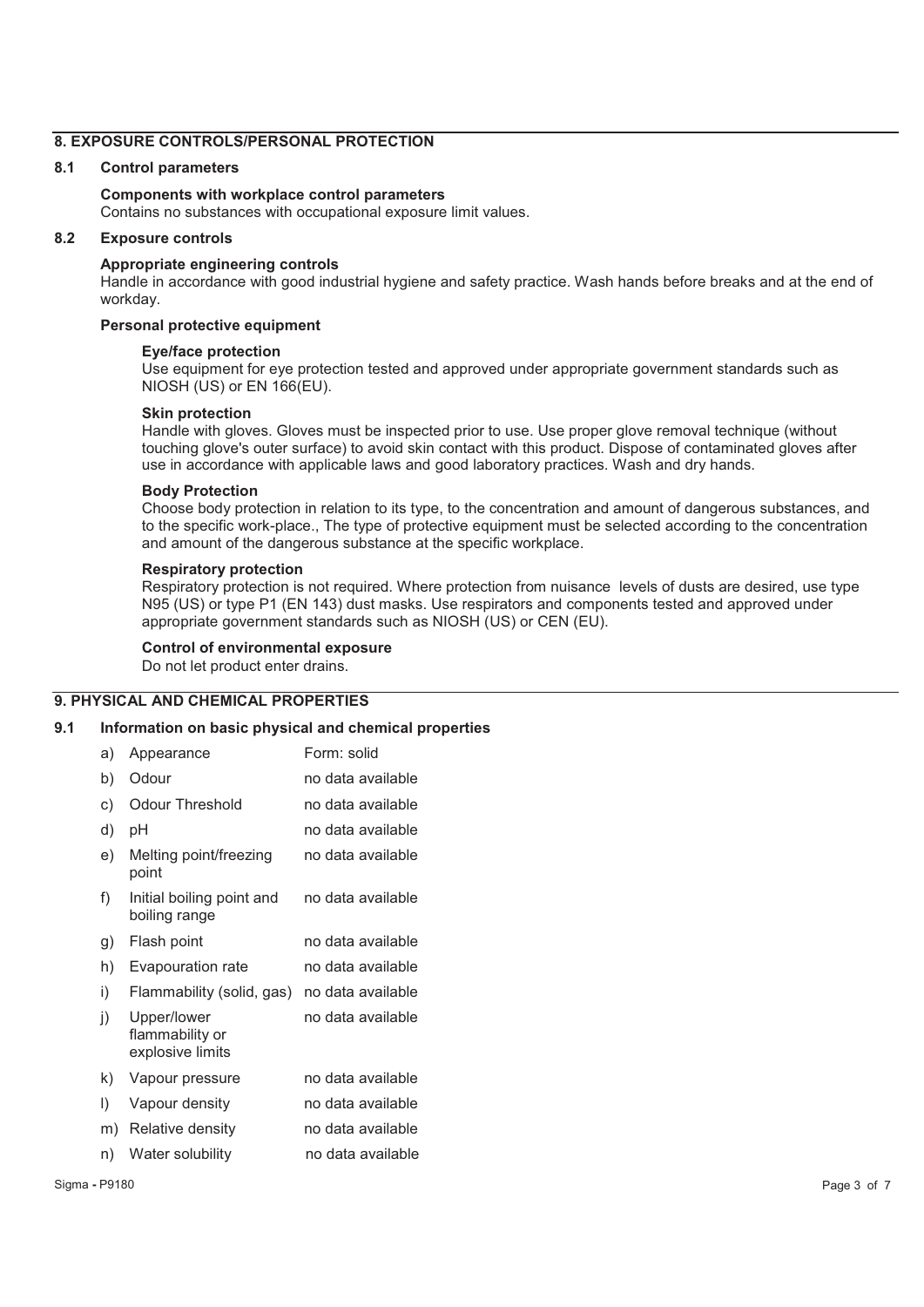|                                     | O)                                                   | Partition coefficient: n-<br>octanol/water | no data available |  |
|-------------------------------------|------------------------------------------------------|--------------------------------------------|-------------------|--|
|                                     | p)                                                   | Auto-ignition<br>temperature               | no data available |  |
|                                     | q)                                                   | Decomposition<br>temperature               | no data available |  |
|                                     | r)                                                   | Viscosity                                  | no data available |  |
|                                     | S)                                                   | Explosive properties                       | no data available |  |
|                                     | t)                                                   | Oxidizing properties                       | no data available |  |
| 9.2                                 | <b>Other safety information</b><br>no data available |                                            |                   |  |
| <b>10. STABILITY AND REACTIVITY</b> |                                                      |                                            |                   |  |
| 10.1                                |                                                      | <b>Reactivity</b><br>no data available     |                   |  |

- **10.2 Chemical stability**  Stable under recommended storage conditions.
- **10.3 Possibility of hazardous reactions**  no data available
- **10.4 Conditions to avoid**  no data available
- **10.5 Incompatible materials**  no data available
- **10.6 Hazardous decomposition products**  Other decomposition products - no data available In the event of fire: see section 5

## **11. TOXICOLOGICAL INFORMATION**

## **11.1 Information on toxicological effects**

#### **Acute toxicity**

LD50 Oral - rat - 2,600 mg/kg

Inhalation: no data available

Dermal: no data available

no data available

## **Skin corrosion/irritation**

no data available

**Serious eye damage/eye irritation**  no data available

**Respiratory or skin sensitisation**  no data available

#### **Germ cell mutagenicity**  no data available

## **Carcinogenicity**

- IARC: No component of this product present at levels greater than or equal to 0.1% is identified as probable, possible or confirmed human carcinogen by IARC.
- ACGIH: No component of this product present at levels greater than or equal to 0.1% is identified as a carcinogen or potential carcinogen by ACGIH.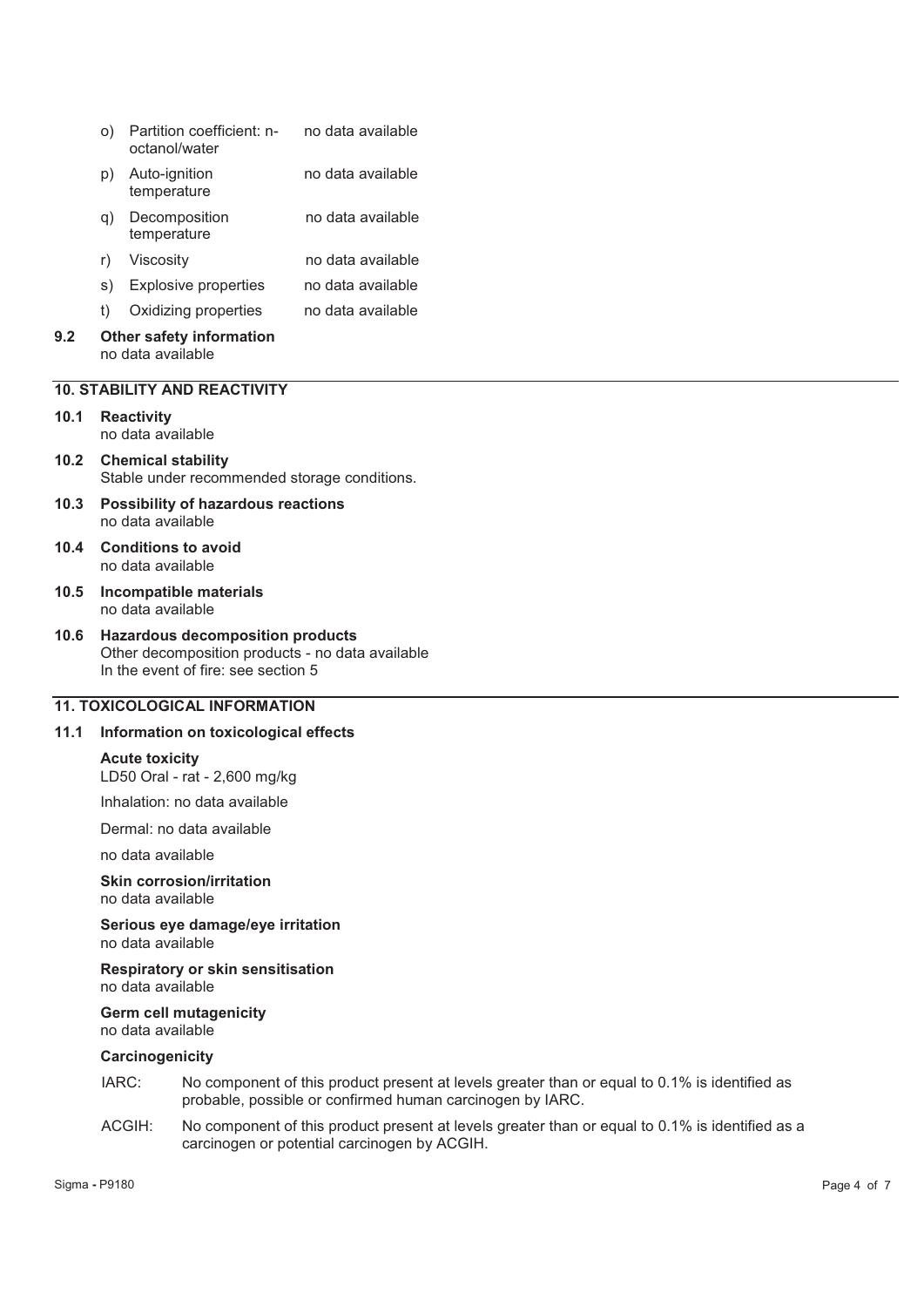- NTP: No component of this product present at levels greater than or equal to 0.1% is identified as a known or anticipated carcinogen by NTP.
- OSHA: No component of this product present at levels greater than or equal to 0.1% is identified as a carcinogen or potential carcinogen by OSHA.

## **Reproductive toxicity**

no data available

Reproductive toxicity - rat - Oral Maternal Effects: Parturition. Maternal Effects: Postpartum. Effects on Newborn: Growth statistics (e.g., reduced weight gain).

Reproductive toxicity - rat - Oral Effects on Newborn: Physical.

## no data available

Developmental Toxicity - rabbit - Oral Specific Developmental Abnormalities: Musculoskeletal system. Effects on Newborn: Growth statistics (e.g., reduced weight gain).

Developmental Toxicity - rat - Oral Specific Developmental Abnormalities: Musculoskeletal system.

Developmental Toxicity - rat - Oral Specific Developmental Abnormalities: Urogenital system.

#### **Specific target organ toxicity - single exposure**  no data available

**Specific target organ toxicity - repeated exposure**  no data available

## **Aspiration hazard**  no data available

## **Additional Information**

RTECS: VC8296000

To the best of our knowledge, the chemical, physical, and toxicological properties have not been thoroughly investigated.

## **12. ECOLOGICAL INFORMATION**

- **12.1 Toxicity**  no data available
- **12.2 Persistence and degradability**  no data available
- **12.3 Bioaccumulative potential**  no data available
- **12.4 Mobility in soil**  no data available

## **12.5 Results of PBT and vPvB assessment**  PBT/vPvB assessment not available as chemical safety assessment not required/not conducted

## **12.6 Other adverse effects**

no data available

## **13. DISPOSAL CONSIDERATIONS**

## **13.1 Waste treatment methods**

#### **Product**

Offer surplus and non-recyclable solutions to a licensed disposal company.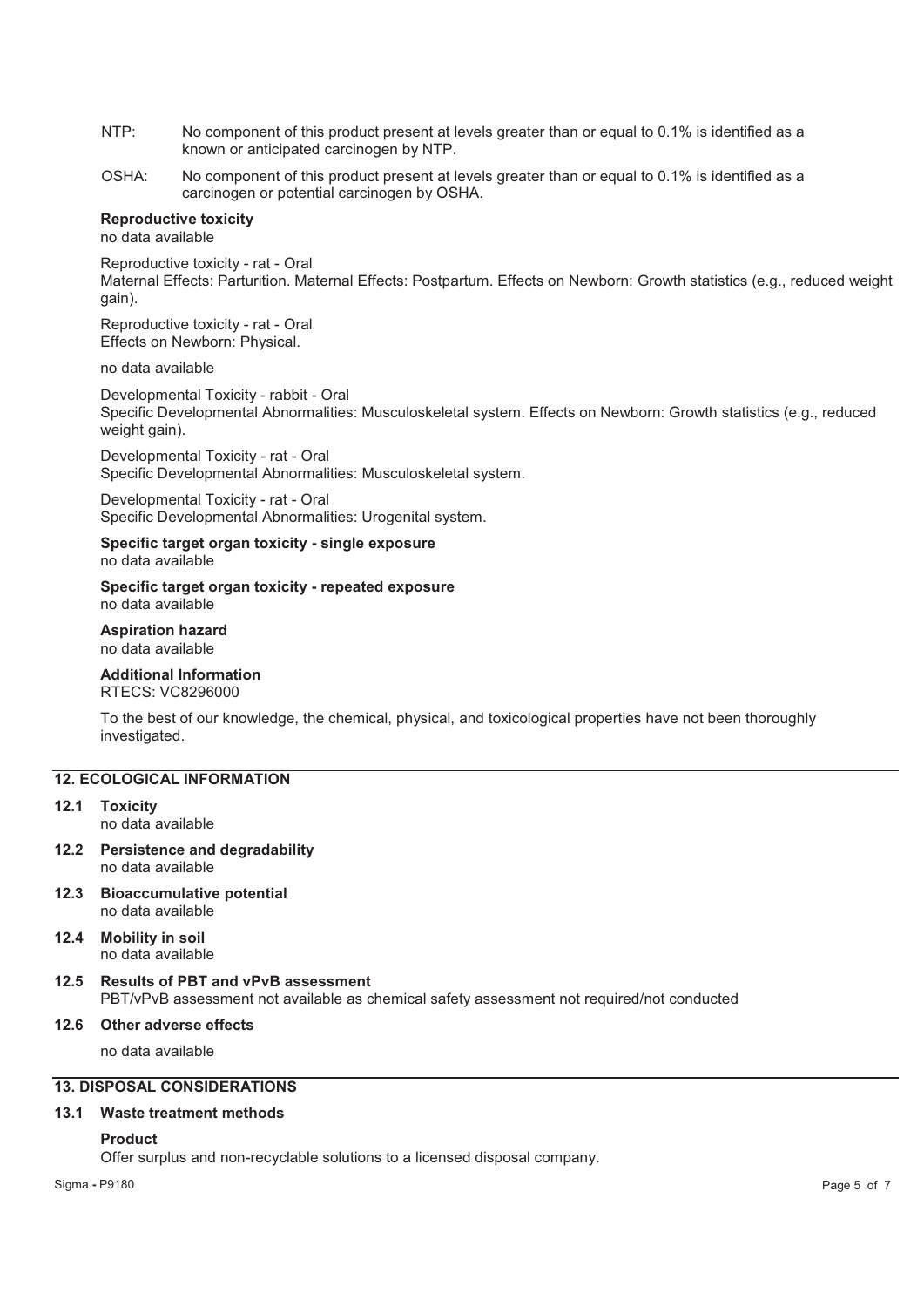## **Contaminated packaging**

Dispose of as unused product.

## **14. TRANSPORT INFORMATION**

#### **DOT (US)**

Not dangerous goods

## **IMDG**

Not dangerous goods

## **IATA**

Not dangerous goods

## **15. REGULATORY INFORMATION**

## **SARA 302 Components**

SARA 302: No chemicals in this material are subject to the reporting requirements of SARA Title III, Section 302.

## **SARA 313 Components**

SARA 313: This material does not contain any chemical components with known CAS numbers that exceed the threshold (De Minimis) reporting levels established by SARA Title III, Section 313.

## **SARA 311/312 Hazards**

No SARA Hazards

## **Massachusetts Right To Know Components**

No components are subject to the Massachusetts Right to Know Act.

(isopropylamino)butyl]quinolin-2(1H)-one monohydrochloride

| <b>Pennsylvania Right To Know Components</b> |  |  |  |
|----------------------------------------------|--|--|--|
|----------------------------------------------|--|--|--|

| $(R^*, S^*)$ -(+/-)-8-Hydroxy-5-[1-hydroxy-2-<br>(isopropylamino) butylo quinolin-2(1H)-one monohydrochloride | CAS-No.<br>62929-91-3 | <b>Revision Date</b> |
|---------------------------------------------------------------------------------------------------------------|-----------------------|----------------------|
| <b>New Jersey Right To Know Components</b>                                                                    |                       |                      |
| $(R^*,S^*)$ -(+/-)-8-Hydroxy-5-[1-hydroxy-2-                                                                  | CAS-No.<br>62929-91-3 | <b>Revision Date</b> |

## **California Prop. 65 Components**

This product does not contain any chemicals known to State of California to cause cancer, birth defects, or any other reproductive harm.

## **16. OTHER INFORMATION**

| <b>HMIS Rating</b>     |   |
|------------------------|---|
| Health hazard:         |   |
| Chronic Health Hazard: |   |
| Flammability:          | O |
| <b>Physical Hazard</b> | 0 |
| <b>NFPA Rating</b>     |   |
| Health hazard:         | O |
| Fire Hazard:           | 0 |
| Reactivity Hazard:     | 0 |

#### **Further information**

Copyright 2014 Sigma-Aldrich Co. LLC. License granted to make unlimited paper copies for internal use only. The above information is believed to be correct but does not purport to be all inclusive and shall be used only as a guide. The information in this document is based on the present state of our knowledge and is applicable to the product with regard to appropriate safety precautions. It does not represent any guarantee of the properties of the product. Sigma-Aldrich Corporation and its Affiliates shall not be held liable for any damage resulting from handling